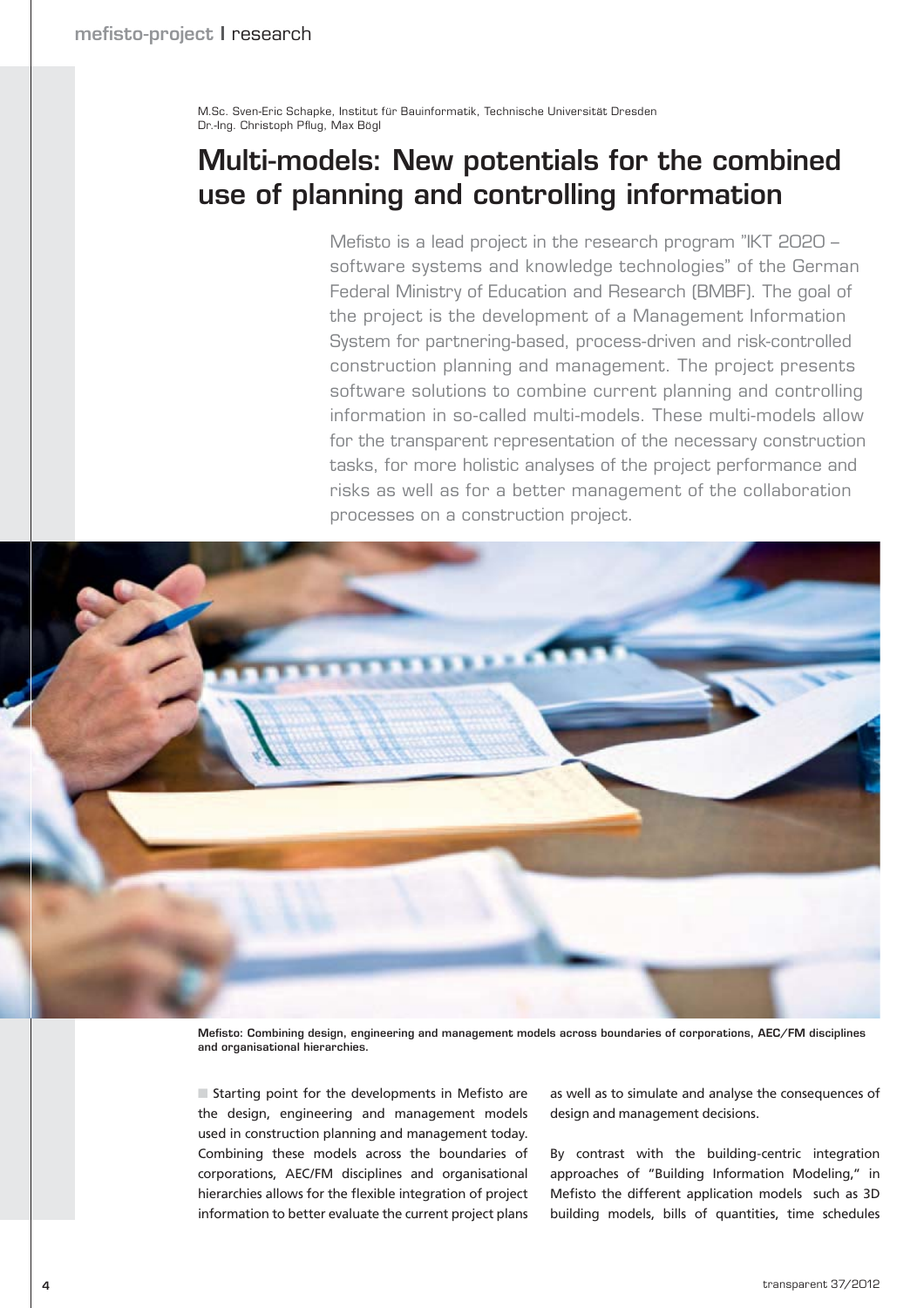

**Utilisation of application models in hierarchic organisations of owners and contractors.**

and quantity models are regarded as equivalent. Furthermore, it is assumed that for a long time these application models will be created separately with specialised software applications and stored locally with the different project partners. Consequently, the developments of the Mefisto project concentrate on mediating technologies in three areas:

- Multi-models and multi-model containers: multi-models consist of multiple interlinked application models that can be compiled and evaluated with specialised nD-software applications and that can be exchanged using multi-model containers.
- . Mefisto platform: on the Mefisto platform the software applications of the project participants are connected via Web Service interfaces and the coordinated exchange of the multi-model containers is supported by central platform services.

• Information logistics: the Mefisto platform defines a standard business logic for the use of multi-models to manage the collaboration processes for creating and utilising application models as well as the corresponding access rights.

#### **Combining engineering and management models**

The basic idea of a multi-model is to combine selected engineering and management models in a single information resource. Within the resource the application models are bound together by link-models that explicitly specify the interdependencies among the models interlinking associated model elements. The result is a consistent multi-model that reflects a certain project status and view on the overall project information. It provides a sound basis to evaluate the current project situation as well as to further elaborate, simulate and analyse new design and construction alternatives.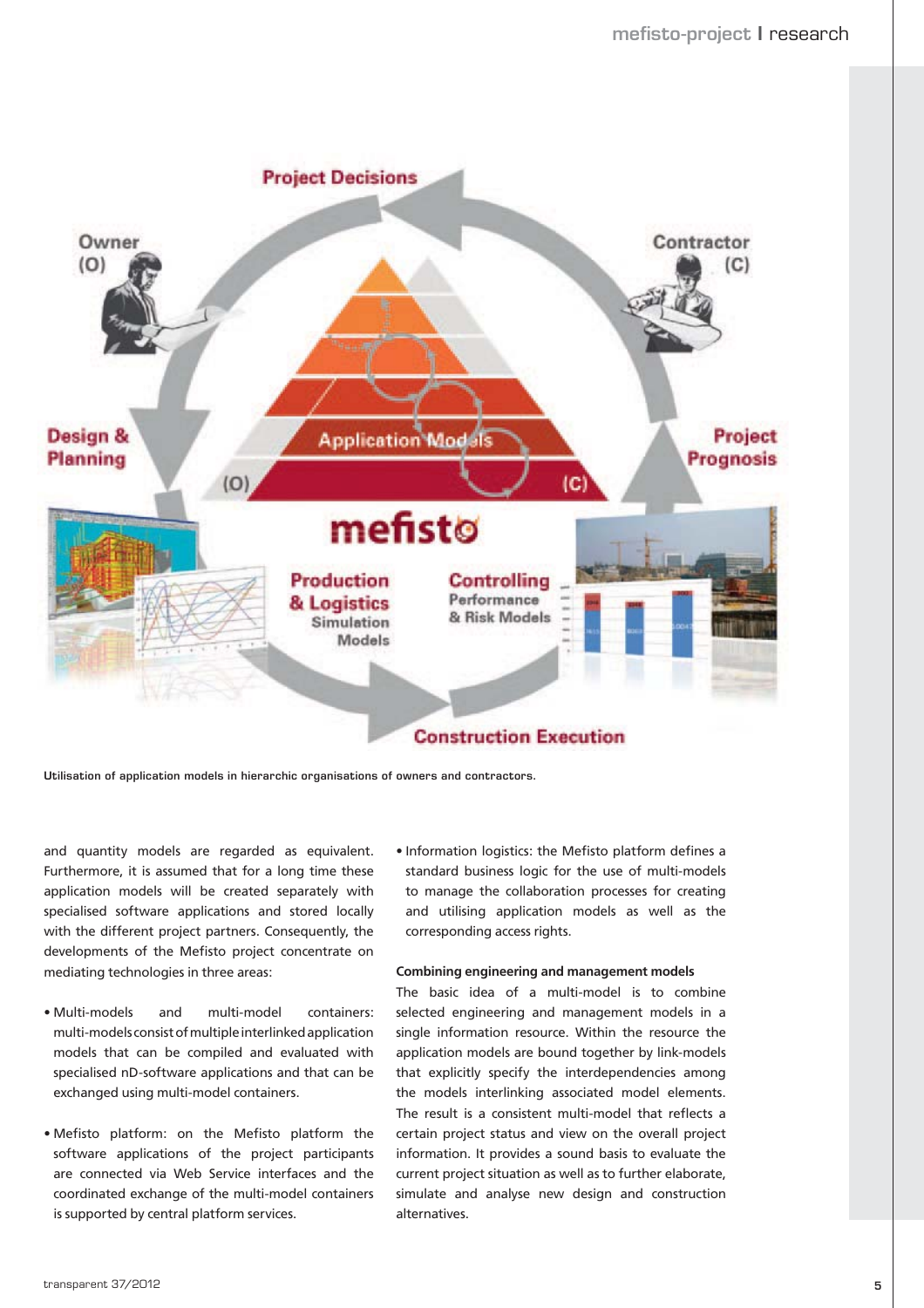

**Bidding documents in a multi-model container.**

A multi-model for preparing a bid proposal may for example comprise: (1) a 3D building model and (2) calculated quantities deduced from its elements. These can be interlinked with the items in (3) a bill of quantities and (4) a corresponding cost calculation as well as with (5) the activities of a time schedule. With such a multi-model different aspects of the required construction tasks and supporting measures can be represented more transparently. Particularly, the interactive visualisation of information from different application models in combination with the 3D building allows for the user to more intuitively access, understand and evaluate the contained project information.

To support the combination and interlinking of application models in consistent multi-models, the software applications on the Mefisto platform are supplemented with newly developed modeling, visualisation and analyses technologies. The developed components first allow the user to systematically inspect the interdependent applications models within a multi-model from different discipline perspectives and on different levels of detail. Second, they provide for the navigation of the overall information space of interdependent application models within the multi-models on a construction project. Furthermore, rule-based methods are applied: on the one hand to automatically interlink and complement application models and on the other hand to filter interrelated project information from a multi-model to be translated, aggregated or otherwise transformed for further use in adjacent areas of construction planning and management.

#### **Data exchange using Multi-Model Containers**

For the exchange of multi-models among different project participants and software applications a new exchange format named the multi-model container was developed. The container only defines a superstructure to encapsulate different kinds of application models and corresponding link models. Within the container the application models are treated as independent information resources with their own application domain, data schema and data formalisation. This way, the multi-model container allows for the flexible utilisation of established file formats, such as the IFC\* standard for 3D building models and GAEB\*\* DA XML for specification models using bills of quantities. In addition, in Mefisto a series of supplements to existing data standards and several new data schemas were specified to allow for the exchange of e.g. construction site models, cost models, organisation models and risk models.



**Principle structure of a multi-model container.**

On the Mefisto platform the multi-model container is realised by a collection of data files that are exchanged within a compressed archive file. In addition to the application models and link models, the container comprises a XML-based description of the container content. It provides metadata on the subjects, detailing and data format as well as the contributors for each of the contained models. On the one hand, this metadata supports the administration, retrieval and utilisation of the application models throughout the project. On the other hand, they can also be used to define multi-model templates that prescribe the requirements regarding content and formalisations of application and link models yet to be produced.

#### **Project collaboration with multi-models**

In their entirety the multi-models on a construction project open up a multi-dimensional information space of interdependent application models that can be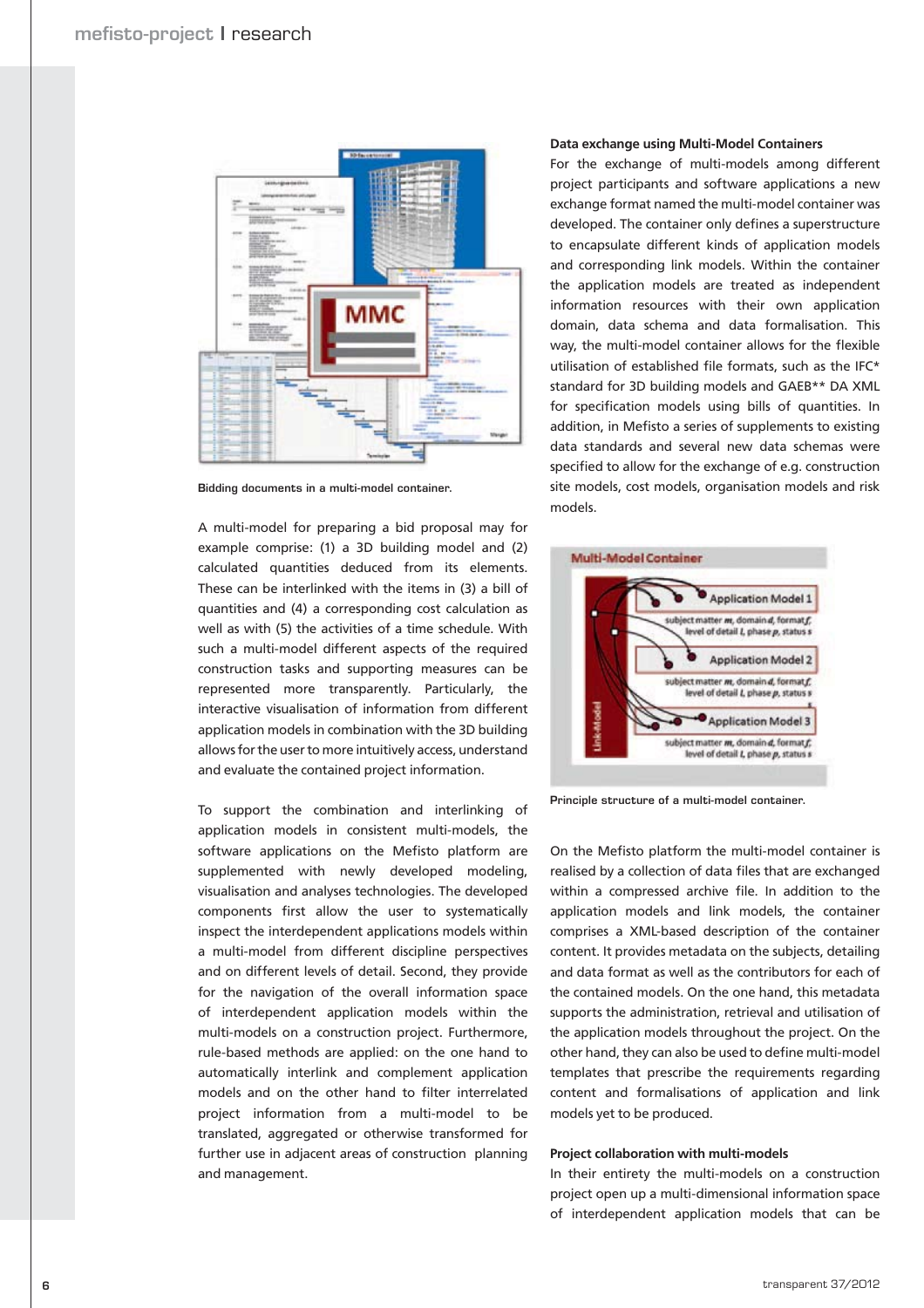independently processed by the project participants. Each participant has the opportunity to produce new application models on his/her own responsibility and interlink them with existing models. Depending on the situation these newly created multi-models can be maintained locally or published project-wide as a basis for further planning and controlling tasks. In comparison to the often pursued integration of project information in central project databases or product model servers, this approach distributed model-based collaboration represents a paradigm shift.

In the Mefisto project various software components (MM plug-ins) have been developed for the local creation and analysis of the multi-models: on the one hand for existing specialised software applications such as iTWO (RIB Software AG), GRANID (gibGreiner GmbH) and SolidWorks (SolidWorks GmbH) and on the other hand for new analytical tools like the SiteSimEditor (Ruhr-Universität Bochum) and the M2A2 Multi-Model Assembly and Analysing Platform (Technische Universität Dresden).



**Software systems on the Mefisto-Platform.**

For the project-wide use of multi-models the Mefisto platform provides central platform services for the coordination of collaboration processes (information logistics) as well as for the filtering and transformation the multi-models (multi-model management).

The information logistics of the Mefisto-Platform is realised by a set of platform services for managing platform users and multi-models. Via these services, project participants can publish and retrieve multi-model containers from their local software applications. Moreover, a central workflow service allows for assigning planning and controlling tasks to the different project participants as well as for delivering the respective results.

Various process management technologies are applied to support the planning and coordination of the multi-model-based collaboration processes. The business logic of the Mefisto-Platform is first of all defined by general business process models, called Reference Process Modules. Integrating multi-model templates, these process models formally specify the requirements for the different planning and controlling models to be produced. On a particular construction project these reference processes can be customised and interlinked with project schedules as well as reused for the instantiation of respective workflows. Furthermore, the multi-model container is also used for workflow coordination: on the one hand planning and controlling tasks can be assigned to the participants using multi-model templates and on the other hand the tasks results can be delivered in a corresponding result container.

### **Potentials for the application of multi-models**

Overall the research project Mefisto elaborates a variety of collaboration methods and technical solutions for multi-model-based construction planning and management. Their potential applications and benefits are investigated in several demonstrations scenarios by the contractors and the project management company on the project.



**Filtering model views and systems from a building model.**



**Interlinking coarse-grained and fine-grained project schedules, M2A2 Multi-Model Assembly and Analysing Platform. (TU Dresden)**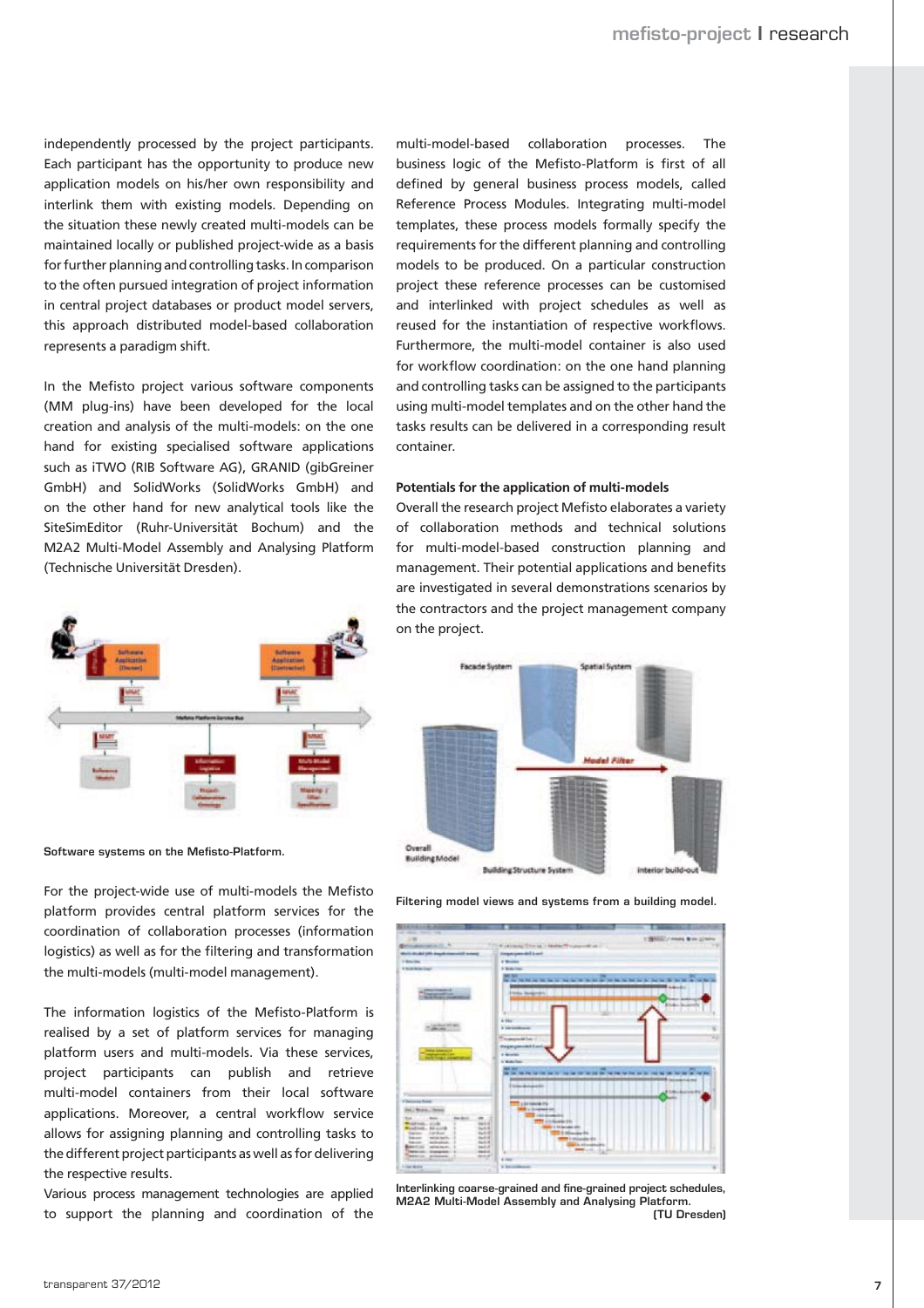

The methods and tools developed for the interlinking and the combined processing of application models first of all provide for managing the interdependencies among disparate application models. Of particular significance for the identification and maintenance of these interdependencies are filtering methods to extract discipline- or tasks-specific sub-models as well as visualisation methods to interactively inspect and navigate the combined application models.

New potentials for the effective utilisation of model-based project information are also offered by the procedures and tools to build supplementary simulation and analyses models. Based on the interlinked application models simulation models of the construction processes and the project risks can be generated much more efficiently. Furthermore, the multi-models can also be used to conduct geometrical and kinematic analyses of the production processes on the construction site as demonstrated in the following article by Thomas Hauber.



**Business Process Model: Construction bidding with multimodel containers.**

Finally, the procedures and tools for process management offer the basis for realising (multi-)model based collaboration in construction practice. Prerequisite for the effective application of multi-models are harmonised collaboration processes and detailed agreements on their content and form. In Mefisto detailed multi-model templates and reference process